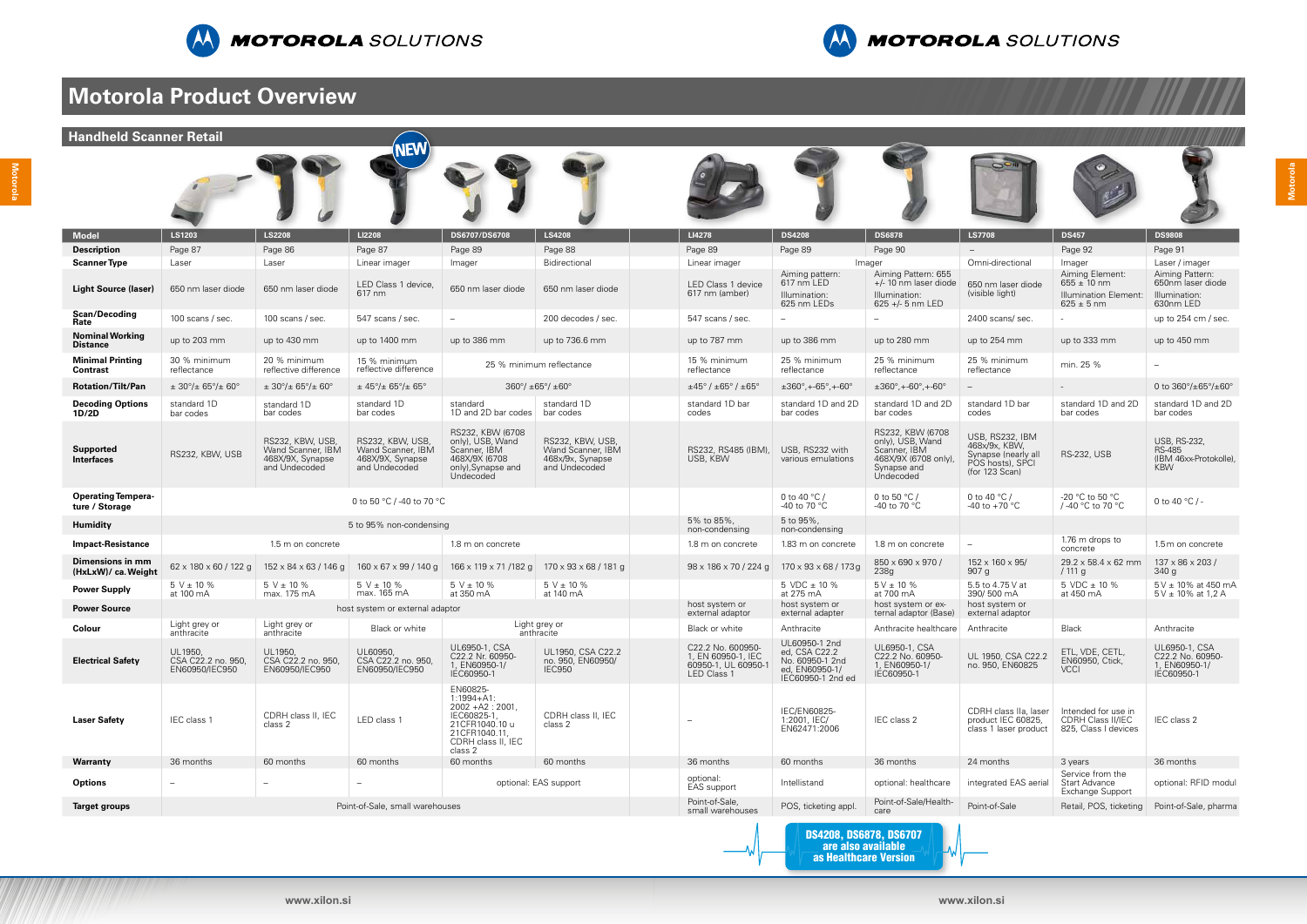



## **Motorola Product Overview**

| <b>Handheld Scanner Industry</b>           |                                                                                                                    |                                                                                                |                                                                                                           |                                                                                                             |                                                                                                             |                                                                                           |
|--------------------------------------------|--------------------------------------------------------------------------------------------------------------------|------------------------------------------------------------------------------------------------|-----------------------------------------------------------------------------------------------------------|-------------------------------------------------------------------------------------------------------------|-------------------------------------------------------------------------------------------------------------|-------------------------------------------------------------------------------------------|
|                                            |                                                                                                                    |                                                                                                |                                                                                                           |                                                                                                             |                                                                                                             |                                                                                           |
| <b>Model</b>                               | <b>LS3008</b>                                                                                                      | <b>LS3408ER/FZ</b>                                                                             | <b>LS3578 FZ/ER</b>                                                                                       | DS3508 SR/HD/DP/ER                                                                                          | DS3578 SR/HD/DPM/ER                                                                                         | <b>CS3000</b>                                                                             |
| <b>Description</b>                         |                                                                                                                    | Page 94                                                                                        | Page 95                                                                                                   | Page 96                                                                                                     | Page 96                                                                                                     | Page 92                                                                                   |
| <b>Scanner Type</b>                        | bidirectional                                                                                                      | retro-collective                                                                               | retro-collective                                                                                          | CMOS-imager                                                                                                 | CMOS-imager                                                                                                 | 1D laser                                                                                  |
| <b>Light Source (laser)</b>                | 650nm laser diode (visible light)                                                                                  |                                                                                                |                                                                                                           | 630nm LED                                                                                                   | 630nm LED                                                                                                   | $-$                                                                                       |
| <b>Scan/Decoding Rate</b>                  | 200 decoding cycles/sec.                                                                                           | 36 scanning cycles/sec.                                                                        | 36 scanning cycles/sec.                                                                                   | $\overline{\phantom{0}}$                                                                                    | $-$                                                                                                         |                                                                                           |
| <b>Nominal Working</b><br><b>Distance</b>  | 5 mil (Code 39) 3.17-13.33mm 13<br>mil (100% UPC/EAN) 0-482.5mm                                                    | 0 - 609 mm (13 mil 100% UPC/<br>EAN) 50 - 813 mm (10 mil)                                      | 0 - 609 mm (13 mil 100% UPC/<br>EAN) 50 - 813 mm (10 mil)                                                 | 0 - 53cm (depends on engine-type)                                                                           | 0 - 53cm (depends on engine-type)                                                                           | Batch or up to 10 m (CS3070)                                                              |
| <b>Minimal Printing</b><br><b>Contrast</b> | more than 25% reflective distance                                                                                  |                                                                                                |                                                                                                           |                                                                                                             |                                                                                                             |                                                                                           |
| <b>Rotation/Tilt/Pan</b>                   | $\pm 35^{\circ}$ / $\pm 60^{\circ}$ / $\pm 60^{\circ}$                                                             | $±10°$ ER; $±20°$ FZ /<br>$\pm 65^{\circ}$ / $\pm 60^{\circ}$ ER; $\pm 50^{\circ}$ FZ          | $\pm 20^{\circ}$ FZ; $\pm 10^{\circ}$ ER /<br>$\pm 65^{\circ}$ / $\pm 50^{\circ}$ FZ: $\pm 65^{\circ}$ ER | $\pm 360^{\circ}$ / $\pm 60^{\circ}$ / $\pm 60^{\circ}$                                                     | $\pm 360^\circ$ / $\pm 60^\circ$ / $\pm 60^\circ$                                                           |                                                                                           |
| <b>Decoding capability</b><br>1D/2D        | All common 1D bar codes                                                                                            | All common 1D bar codes                                                                        | All common 1D and 2D<br>bar codes                                                                         | All common 1D and 2D<br>bar codes                                                                           | All common 1D and 2D<br>bar codes                                                                           | All common 1D bar codes                                                                   |
| <b>Supported Interfaces</b>                | RS232C (Nixdorf, ICL, Fujitsu);<br>IBM 468x/469x; KBW; USB (IBM<br>SurePOS, Mac); laser/ Wand Scan-<br>ner Synapse | RS232, KBW, wand scanner emu-<br>lation, scanner emulation, IBM<br>468x/469x, USB and Synapse  | RS232, KBW, IBM 468x/469x,<br>USB and Synapse                                                             | USB, RS-232, RS-485 (IBM 46xx Protocols)<br>KBW, Synapse                                                    | USB, RS-232, RS-485 (IBM 46xx Protocols),<br>KBW, Synapse                                                   | RS232/USB/Bluetooth (CS3070)                                                              |
| <b>Miscellaneous</b>                       |                                                                                                                    |                                                                                                | BT Class 2, (1.2), RS232, HID,<br>2,4GHz, 720 Kbit/s                                                      |                                                                                                             | BT Class 2, (1.2), RS232, HID                                                                               |                                                                                           |
| <b>Operating Temperature</b><br>/ Storage  | 0 to 50 °C / -40 to +70 °C                                                                                         | -30 to 50 °C / -40 to +70 °C                                                                   | -20 to 50 °C / -40 to +60 °C                                                                              | -20 ° to 50 °C / -40 ° to +60 °C                                                                            | -20 ° to 50 °C / -40 ° to +60 °C                                                                            | 0 to 40 °C / -40 to +70 °C without battery                                                |
| <b>Humidity</b>                            | 5 to 95 %, non-condensing                                                                                          |                                                                                                |                                                                                                           |                                                                                                             | 5 to 95 %, non-condensing                                                                                   | 10 to 95 %, non-condensing                                                                |
| <b>Impact-Resistance</b>                   | 2 m on concrete                                                                                                    |                                                                                                |                                                                                                           |                                                                                                             | 2m on concrete                                                                                              |                                                                                           |
| <b>Light-Resistance</b>                    | Normal lighting conditions indoors<br>and outdoors (direct sunlight)                                               | ER: Indoors: 4842 Lux. Outdoors:<br>43040 Lux<br>FZ: Indoors: 4842 Lux, Outdoors:<br>86080 Lux | Normal lighting conditions indoors<br>and outdoors (direct sunlight)                                      | Sunlight: 86,000 Lux                                                                                        | Sunlight: 86,000 Lux                                                                                        |                                                                                           |
| <b>Electrostatic Discharge</b>             |                                                                                                                    | 20 kV discharge over air, 8kV discharge at contact                                             |                                                                                                           | 20 kV discharge over air                                                                                    | 20 kV discharge over air                                                                                    |                                                                                           |
| Dimensions in mm<br>(HxLxW)/ ca. Weight    | 68 x 170 x 93 / 181 g                                                                                              | 74 x 187 x 123 / ER: 356 g /<br>FZ: 350 g                                                      | 74 x 187 x 123 / FZ: 414 g /<br>ER: 420 g                                                                 | 122 x 186 x 74                                                                                              | 122 x 186 x 74                                                                                              | $38 \times 19 \times 64 / 86 \times 22 \times 50$                                         |
| <b>Power Supply</b>                        | 5.0 VDC ±10% at 140 mA                                                                                             | 4.5-14VDC                                                                                      | lithium-ion battery<br>2200 mAh                                                                           | 5V +- 10%, at 300 mA                                                                                        | lithium ion battery<br>2200 mAh                                                                             | 5.0 VDC $\pm$ 10 %<br>max. 500 mA                                                         |
| <b>Power Source</b>                        |                                                                                                                    |                                                                                                | host system or external adaptor                                                                           |                                                                                                             | $-$                                                                                                         | battery, up to 8500 scans per battery                                                     |
| Colour                                     |                                                                                                                    |                                                                                                | yellow/black                                                                                              |                                                                                                             | yellow/black                                                                                                | dark grey                                                                                 |
| <b>Electrical Safety</b>                   | UL1950, CA C22-2 NO950,<br>ENG60950/IEC950                                                                         | IEC 1000-4 - (2,3,4,5,6,11)                                                                    | IEC 1000-4 -(2,3,4,5,6,11)                                                                                | UL60950-1, CSA C22.2 No. 60950-1,                                                                           | UL60950-1, CSA C22.2 No. 60950-1, IEC<br>60950-1                                                            | UL 60950-1, C22.2 no. 60950-1, EN 60950-<br>1, IEC 60950-1                                |
| <b>EMI/RFI</b>                             | FCC Part 15 Class B, ICES-003<br>Class B, European Union EMC<br>Directive, Australian SMA                          | FCC part 15 class B, ICES-003<br>class B, EU EMC, Japan VCCI/<br>MITI/Dentori                  | FCC part 15 class B, ICES-003<br>class B, EU EMC, Japan VCCI/<br>MITI/Dentori                             | FCC Part 15 Class B, ICES-003 Class B, EN<br>55022, EN 55024, EN 61000-6-2, AS/NZS<br>4268:2008, Japan VCCI | FCC Part 15 Class B, ICES-003 Class B, EN<br>55022, EN 55024, EN 61000-6-2, AS/NZS<br>4268:2008, Japan VCCI | FCC Part 15 Class B. ICES-003 Class B.<br>European Union EMC Directive.<br>Australian SMA |
| <b>Laser Safety</b>                        | CDRH class II, IEC class 2                                                                                         | IEC 825-1, class 2                                                                             | IEC 825-1, class 2                                                                                        | CDRH Class II, IEC Class 2                                                                                  |                                                                                                             | CDRH class II, IEC class 1                                                                |
| <b>Protection Class</b>                    | <b>IP53</b>                                                                                                        | <b>IP65</b>                                                                                    | <b>IP65</b>                                                                                               | <b>IP65</b>                                                                                                 | <b>IP65</b>                                                                                                 |                                                                                           |
| Warranty                                   | 36 months                                                                                                          | 36 months                                                                                      | 36 months                                                                                                 | 36 months                                                                                                   | 36 month                                                                                                    | 3 months / 12 months                                                                      |
| <b>Target groups</b>                       |                                                                                                                    |                                                                                                | Point-of-Sale, warehouse, logistics                                                                       |                                                                                                             | Point-of-sale, warehouse, logistics                                                                         | logistics, kiosk                                                                          |
|                                            |                                                                                                                    |                                                                                                |                                                                                                           |                                                                                                             |                                                                                                             |                                                                                           |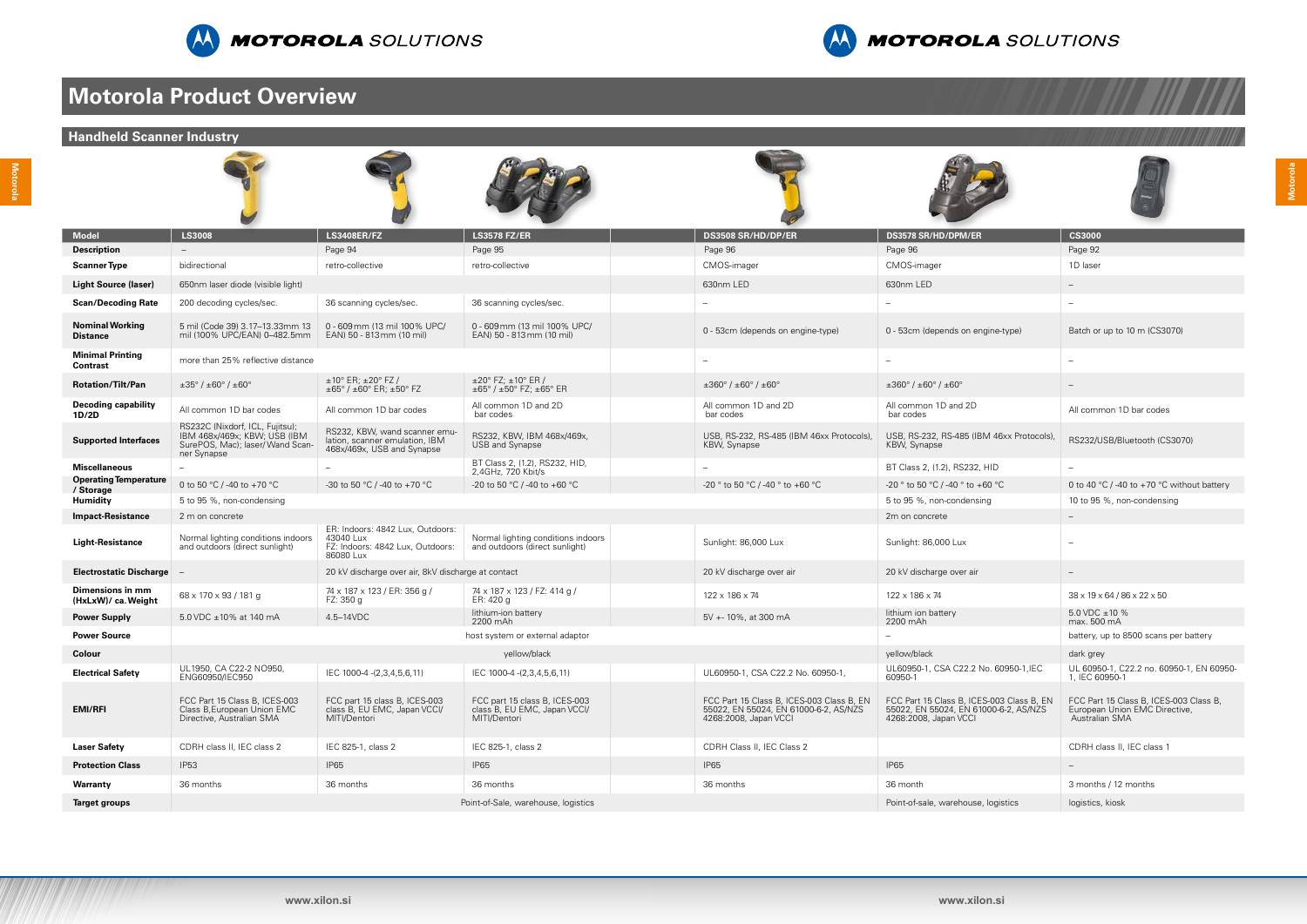



# **Motorola Product Overview**

| <b>Mobile Data Collection</b>                    |                                                                       |                                                                                                                                                |                                                                                                          |                                                                                   |                                                                                                                      |                                                                                                                    |                                                                                         |                                                                                                                  |                                                                                                                                                                |                                                                                                                                                                                                |                                                                                                                                         |                                                                                                                  |                                                                                                     |                                                                                                                                         |                                                     |
|--------------------------------------------------|-----------------------------------------------------------------------|------------------------------------------------------------------------------------------------------------------------------------------------|----------------------------------------------------------------------------------------------------------|-----------------------------------------------------------------------------------|----------------------------------------------------------------------------------------------------------------------|--------------------------------------------------------------------------------------------------------------------|-----------------------------------------------------------------------------------------|------------------------------------------------------------------------------------------------------------------|----------------------------------------------------------------------------------------------------------------------------------------------------------------|------------------------------------------------------------------------------------------------------------------------------------------------------------------------------------------------|-----------------------------------------------------------------------------------------------------------------------------------------|------------------------------------------------------------------------------------------------------------------|-----------------------------------------------------------------------------------------------------|-----------------------------------------------------------------------------------------------------------------------------------------|-----------------------------------------------------|
|                                                  | <b>NEW</b>                                                            | E                                                                                                                                              | ×,<br>真言<br><b>ALC</b>                                                                                   |                                                                                   | <b>NEW)</b>                                                                                                          | <b>NEW</b>                                                                                                         | <b>NEW</b><br>$\bullet$                                                                 | <b>VEW)</b>                                                                                                      |                                                                                                                                                                |                                                                                                                                                                                                | <b>NEW</b>                                                                                                                              | <b>E ROY</b>                                                                                                     |                                                                                                     |                                                                                                                                         |                                                     |
| <b>Model</b>                                     | <b>MC2100</b>                                                         | <b>MC3100</b>                                                                                                                                  | <b>MC55 A0/N0</b>                                                                                        | <b>MC9190-G</b>                                                                   | <b>MC9200</b>                                                                                                        | <b>WT41N0</b>                                                                                                      | ET <sub>1</sub>                                                                         | <b>MC67</b>                                                                                                      | <b>MC40</b>                                                                                                                                                    | <b>ES400</b>                                                                                                                                                                                   | <b>MC45</b>                                                                                                                             | <b>MC65</b>                                                                                                      | <b>MC75A</b>                                                                                        | <b>MC9500</b>                                                                                                                           | <b>MT2000</b>                                       |
| <b>Description</b><br><b>Operating</b><br>System | Page 102<br>Microsoft<br>Embedded<br>CE 6.0                           | Page 102<br>Microsoft<br>Windows CE<br>6.0 Profes-<br>sional or<br>Windows<br>Mobile 6.x<br>Classic                                            | Page 102<br>Microsoft<br>Windows<br>Mobile 6.5<br>Classic                                                | Page 103<br>Microsoft<br>Windows<br>CE 6.0 or<br>Windows<br>Mobile 6.x<br>Classic | Page 104<br>Microsoft<br>Windows<br>Embedded<br>Compact 7.0<br>Microsoft<br>Windows<br>Embedded<br>Handheld<br>6.5.3 | Page 102<br>Microsoft<br>Windows<br>Embedded<br>Compact CE<br>7.0                                                  | Page 103<br>Android 4.1.2<br>(Jelly Bean)                                               | Page 105<br>Microsoft<br>Embedded<br>Handheld 6.5<br>Professional                                                | Page 104<br>Android 4.1.2<br>(Jelly Bean)                                                                                                                      | Page 104<br>Microsoft<br>Windows<br>Mobile 6.5.3<br>Professional                                                                                                                               | $ \,$<br>Microsoft<br>Windows<br>Embedded<br>Handheld 6.5.3<br>Professional<br>Edition                                                  | $\overline{\phantom{a}}$<br>Microsoft<br>Windows<br>Mobile 6.5<br>Professional                                   | $ \,$<br>Microsoft<br>Windows<br>Mobile 6.5<br>Classic and<br>Professional                          | $\equiv$<br>Microsoft<br>Windows<br>Mobile 6.5<br>Classic and<br>Professional                                                           | Page 105<br>Microsoft<br>Windows CE<br>5.0          |
| <b>Sealing</b>                                   | <b>IP54</b>                                                           | <b>IP54</b>                                                                                                                                    | <b>IP64</b>                                                                                              | <b>IP64</b>                                                                       | <b>IP64</b>                                                                                                          | <b>IP54</b>                                                                                                        | <b>IP54</b>                                                                             | <b>IP67</b>                                                                                                      | <b>IP54</b>                                                                                                                                                    | IP42                                                                                                                                                                                           | <b>IP64</b>                                                                                                                             | <b>IP64</b>                                                                                                      | <b>IP54</b>                                                                                         | <b>IP67</b>                                                                                                                             | <b>IP54</b>                                         |
| Drop<br>Specification                            | $1.2 \text{ m}$ drop<br>to concrete                                   | 1.2 m drop to<br>concrete                                                                                                                      | 1.8 m drop to<br>concrete                                                                                | 1.8 m drop to<br>concrete                                                         | 1.8 m drop to<br>concrete                                                                                            | 1.2 m drop to<br>concrete                                                                                          | 1.2 m drop to<br>concrete                                                               | 2.4 m drop to<br>concrete                                                                                        | 1.2 m drop to<br>concrete                                                                                                                                      | 1.2 m drop to<br>concrete                                                                                                                                                                      | 1.8 m drop to<br>concrete                                                                                                               | 1.8 m drop to<br>concrete                                                                                        | 1.5 m drop to<br>concrete                                                                           | 1.8 m drop to<br>concrete                                                                                                               | 1.8 m drop to<br>concrete                           |
| <b>Tumble Tested</b>                             | $1,000 \times 0.5$ m<br>tumbles                                       | $500 \times 0.5$<br>m tumbles<br>$(1,000$ drops)                                                                                               | $1,000 \times 0.5$<br>m tumbles<br>$(2,000$ drops)                                                       | $2,000 \times 1$<br>m tumbles<br>(4,000 drops)                                    | $2,000 \times 1$<br>m tumbles<br>(4,000 drops)                                                                       | $500 \times 0.5$<br>m tumbles<br>(1,000 drops)                                                                     |                                                                                         | $1,000 \times 0.5$ m<br>tumbles (2,000<br>drops)                                                                 | $250 \times 0.5$ m<br>tumbles (500)<br>drops                                                                                                                   | $150 \times 0,5$ m<br>tumbles (300<br>drops)                                                                                                                                                   | $250 \times 0.5$ m<br>tumbles                                                                                                           | $1.000 \times 0.5$ m<br>tumbles (2,000<br>drops)                                                                 | $1,000 \times 0.5$ m<br>tumbles (2,000<br>drops)                                                    | $2,000 \times 1 \text{ m}$<br>tumbles (4,000<br>drops)                                                                                  | $250 \times 10 \text{ m}$<br>tumbles (500)<br>drops |
| 1-D Barcodes                                     | $\checkmark$                                                          | $\checkmark$                                                                                                                                   |                                                                                                          | $\checkmark$                                                                      | $\checkmark$                                                                                                         |                                                                                                                    | $\checkmark$                                                                            | ✓                                                                                                                | $\checkmark$                                                                                                                                                   | $\checkmark$                                                                                                                                                                                   | $\checkmark$                                                                                                                            | $\checkmark$                                                                                                     | $\checkmark$                                                                                        | ✓                                                                                                                                       | ۰                                                   |
| 2-D Barcodes                                     | $\checkmark$                                                          | $\checkmark$                                                                                                                                   | $\checkmark$                                                                                             | $\checkmark$                                                                      | $\checkmark$                                                                                                         |                                                                                                                    | $\checkmark$                                                                            | $\checkmark$                                                                                                     | $\checkmark$                                                                                                                                                   | $\sqrt{}$                                                                                                                                                                                      | $\checkmark$                                                                                                                            | $\checkmark$                                                                                                     | $\checkmark$                                                                                        | $\checkmark$                                                                                                                            | $\overline{\phantom{m}}$                            |
| Imager                                           | $\checkmark$                                                          | $\checkmark$                                                                                                                                   |                                                                                                          | $\checkmark$                                                                      | $\checkmark$                                                                                                         | $\overline{\phantom{0}}$                                                                                           | $\overline{\phantom{a}}$                                                                | $\checkmark$                                                                                                     | $\checkmark$                                                                                                                                                   | $\checkmark$                                                                                                                                                                                   |                                                                                                                                         | $\checkmark$                                                                                                     | $\checkmark$                                                                                        | $\checkmark$                                                                                                                            | $\overline{\phantom{0}}$                            |
| <b>Long Range</b><br><b>Scanner</b>              |                                                                       |                                                                                                                                                |                                                                                                          | $\checkmark$                                                                      | $\checkmark$                                                                                                         |                                                                                                                    |                                                                                         |                                                                                                                  |                                                                                                                                                                |                                                                                                                                                                                                |                                                                                                                                         |                                                                                                                  |                                                                                                     |                                                                                                                                         |                                                     |
| <b>Direct Part</b><br><b>Marking (DPM)</b>       |                                                                       | $\checkmark$                                                                                                                                   | $\checkmark$                                                                                             | $\checkmark$                                                                      | $\checkmark$                                                                                                         | $\overline{\phantom{0}}$                                                                                           |                                                                                         | $\checkmark$                                                                                                     | $\overline{\phantom{m}}$                                                                                                                                       |                                                                                                                                                                                                |                                                                                                                                         |                                                                                                                  | $\overline{\phantom{a}}$                                                                            |                                                                                                                                         | $\checkmark$                                        |
| <b>RFID</b>                                      | $\overline{\phantom{a}}$                                              | $\checkmark$                                                                                                                                   | $\overline{\phantom{m}}$                                                                                 | $\checkmark$                                                                      | $\checkmark$                                                                                                         |                                                                                                                    |                                                                                         | $\overline{\phantom{a}}$                                                                                         |                                                                                                                                                                |                                                                                                                                                                                                |                                                                                                                                         |                                                                                                                  | ✓                                                                                                   |                                                                                                                                         |                                                     |
| <b>Integrated Voice</b>                          | Speaker and<br>microphone<br>(MC2180<br>only) Buzzer<br>(MC2100 only) | Rugged audio<br>connector;<br>high-quality<br>speakerpho-<br>ne; headset,<br>(wired or<br>Bluetooth);<br>handset and<br>speaker phone<br>modes | Speaker,<br>microphone,<br>receiver (for<br>handset<br>mode use)<br>and Bluetooth<br>audio head-<br>sets | $\overline{\phantom{0}}$                                                          | $\overline{\phantom{0}}$                                                                                             | AC97 Com-<br>patible Codec<br>to play audio<br>over speaker<br>or headset;<br>microphone;<br>simultaneous<br>audio | Stereo spea-<br>kers and dual<br>microphones<br>(one front and<br>one rear-fa-<br>cing) | Dual micro-<br>phone support<br>with noise<br>cancellation;<br>vibrate alert;<br>speaker; Blue-<br>tooth headset | Speakers,<br>microphone<br>and headset<br>connector<br>(mono, 2.5<br>mm jack with<br>microphone);<br>stereo audio<br>through Blue-<br>tooth stereo<br>headsets | Integrated<br>Speaker; audio<br>stereo connec-<br>tor $(2.5 \text{ mm})$<br>barrel jack);<br>high-quality<br>speakerpho-<br>ne; supports<br>Bluetooth and<br>PTT wireless or<br>wired headsets | VoWWAN:<br>handset mode<br>with active<br>noise reduction,<br>high-quality<br>speaker phone,<br>Bluetooth<br>wireless head-<br>set mode | Dual micro-<br>phone support<br>with noise<br>cancellation;<br>vibrate alert;<br>speaker; Blue-<br>tooth headset | Speaker,<br>microphone,<br>receiver<br>(for handset<br>mode use) and<br>Bluetooth<br>audio headsets | High quality<br>speakerphone,<br>microphone<br>and receiver<br>for multiple<br>voice modes<br>- handset,<br>headset and<br>speakerphone |                                                     |
| <b>WWAN</b>                                      |                                                                       |                                                                                                                                                |                                                                                                          |                                                                                   |                                                                                                                      |                                                                                                                    | <b>Dual 3.5G</b><br>HSPA+ and<br>3G EVDO                                                |                                                                                                                  |                                                                                                                                                                | Dual 3.5G:<br><b>GSM HSDPA/</b><br>HSUPA and<br>CDMAEVDO5<br>Rev A broad-<br>band for voice<br>and data                                                                                        | $\checkmark$                                                                                                                            | 3.5G GSM<br>HSPA/HSUPA<br>and CDMA<br>EVDO Rev A                                                                 | GSM: 3.5G HS-<br>DPA; CDMA;<br>EVDO Rev A                                                           | 3.5G GSM<br>HSPA/HSUPA<br>and CDMA<br>EVDO Rev A                                                                                        |                                                     |
| <b>WLAN</b>                                      | $\checkmark$                                                          | $\checkmark$                                                                                                                                   | $\checkmark$                                                                                             | $\checkmark$                                                                      | $\checkmark$                                                                                                         | $\checkmark$                                                                                                       | $\checkmark$                                                                            | $\checkmark$                                                                                                     | $\checkmark$                                                                                                                                                   | $\checkmark$                                                                                                                                                                                   | $\checkmark$                                                                                                                            | $\checkmark$                                                                                                     | $\checkmark$                                                                                        | $\checkmark$                                                                                                                            | $\checkmark$                                        |
| <b>Bluetooth</b>                                 | $\checkmark$                                                          | $\checkmark$                                                                                                                                   | $\checkmark$                                                                                             | $\checkmark$                                                                      | $\checkmark$                                                                                                         | $\checkmark$                                                                                                       | $\checkmark$                                                                            | $\checkmark$                                                                                                     | $\checkmark$                                                                                                                                                   | $\checkmark$                                                                                                                                                                                   | $\checkmark$                                                                                                                            | $\checkmark$                                                                                                     | $\checkmark$                                                                                        | $\checkmark$                                                                                                                            | $\checkmark$                                        |
| <b>GPS</b>                                       | $\equiv$                                                              | $\overline{\phantom{a}}$                                                                                                                       | $\checkmark$                                                                                             | $-$                                                                               | $\hspace{0.1mm}-\hspace{0.1mm}$                                                                                      | $\overline{\phantom{m}}$                                                                                           | $\checkmark$                                                                            | $\checkmark$                                                                                                     | $\overline{\phantom{m}}$                                                                                                                                       | $\checkmark$                                                                                                                                                                                   | $\checkmark$                                                                                                                            | $\checkmark$                                                                                                     | $\checkmark$                                                                                        | $\checkmark$                                                                                                                            | $\overline{\phantom{a}}$                            |
| <b>Camera</b>                                    | $\overline{\phantom{m}}$                                              |                                                                                                                                                | $\checkmark$                                                                                             | $\overline{\phantom{a}}$                                                          |                                                                                                                      | $\overline{\phantom{0}}$                                                                                           | $\checkmark$                                                                            | $\checkmark$                                                                                                     | $\checkmark$                                                                                                                                                   | $\checkmark$                                                                                                                                                                                   | $\checkmark$                                                                                                                            | $\checkmark$                                                                                                     | $\checkmark$                                                                                        | $\checkmark$                                                                                                                            | $\overline{\phantom{m}}$                            |
| <b>Batch</b>                                     | $\checkmark$                                                          | $\checkmark$                                                                                                                                   | $\overline{\phantom{a}}$                                                                                 | $\overline{\phantom{a}}$                                                          |                                                                                                                      | -                                                                                                                  | $\sim$                                                                                  | $\overline{\phantom{a}}$                                                                                         | $\overline{\phantom{a}}$                                                                                                                                       | $\overline{\phantom{m}}$                                                                                                                                                                       |                                                                                                                                         | $\sim$                                                                                                           | $\sim$                                                                                              | $\sim$                                                                                                                                  | $\overline{\phantom{a}}$                            |
| <b>MSP Compatible</b>                            | $\checkmark$                                                          | $\checkmark$                                                                                                                                   | $\checkmark$                                                                                             | $\checkmark$                                                                      | $\hspace{0.1mm}-\hspace{0.1mm}$                                                                                      | $\checkmark$                                                                                                       | $\checkmark$                                                                            | $\hspace{0.1mm}-\hspace{0.1mm}$                                                                                  | $\overline{\phantom{a}}$                                                                                                                                       | $\checkmark$                                                                                                                                                                                   | $\checkmark$                                                                                                                            | $\checkmark$                                                                                                     | $\checkmark$                                                                                        | $\checkmark$                                                                                                                            | $\checkmark$                                        |